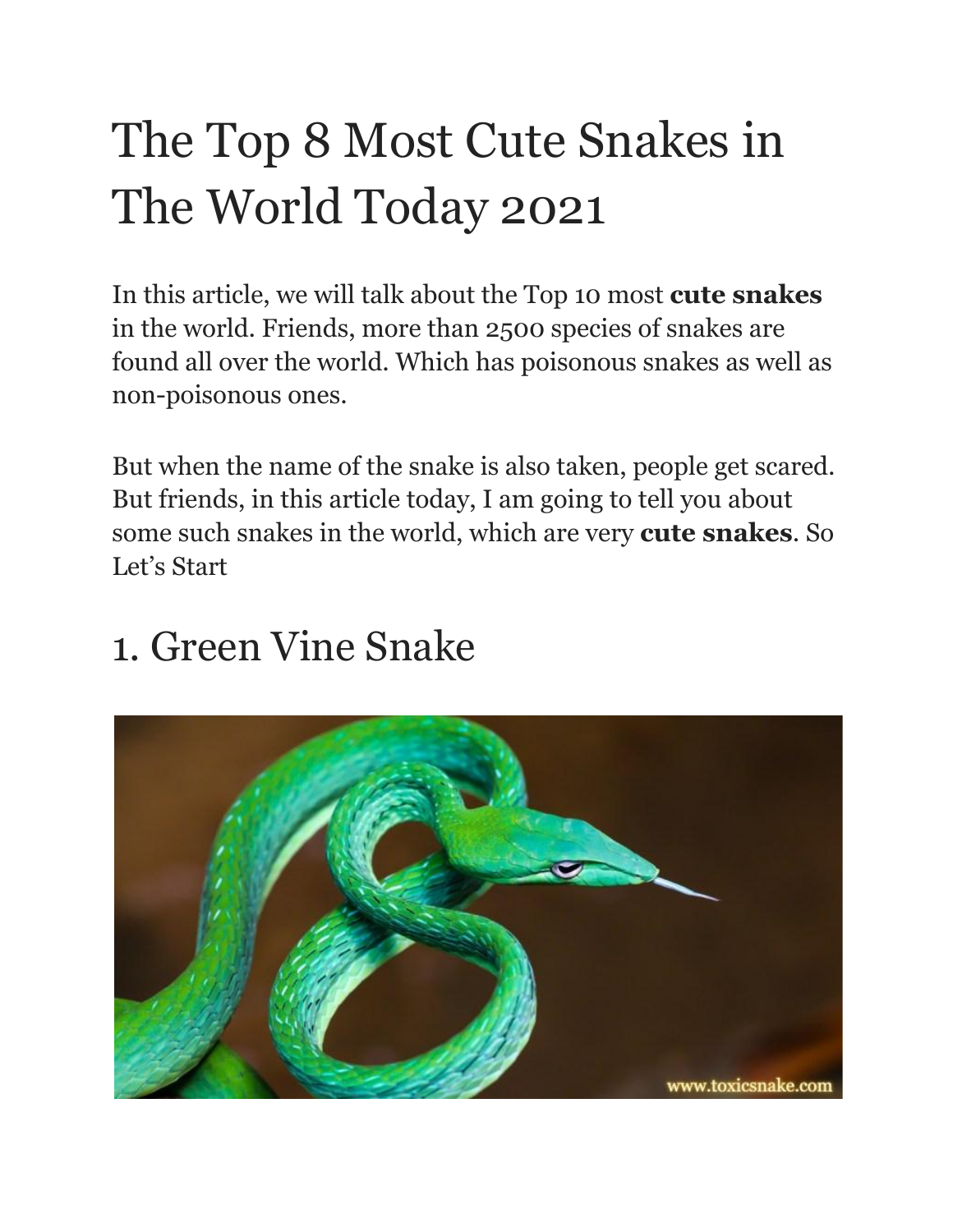This snake is found in Southern Asia. It is green in color and has white-colored stripes on top of it. This snake is semi venomous. Only light sleep is felt on its bite.

It is not poisonous at all. This snake lives on trees away from human settlements. It eats lizards and small insects.

When this snake feels threatened, it opens its mouth and comes to bite posture. This snake does not lay eggs, it produces children. It is a very beautiful and **cute snake**.

# 2. Red-headed Krait



Friends, on hearing the name of this snake, you must have understood that the head of this snake will be red in color,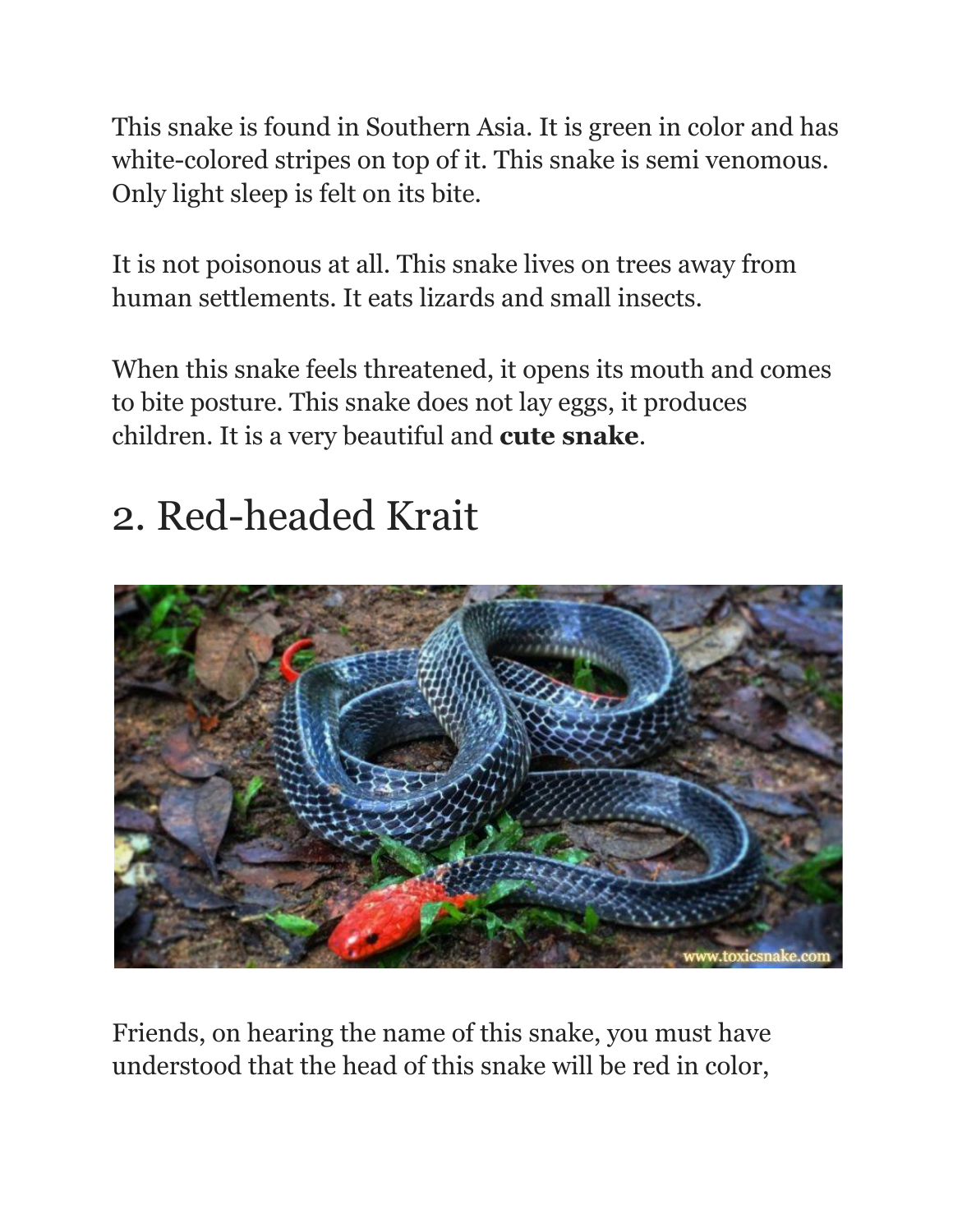which is very beautiful in appearance. This snake is found in the southern hills of Thailand, which are 7 feet long.

Friends, if you see this snake somewhere, then you have absolutely no need to fear because this snake eats other snakes. According to a report, it has been found that no person has died due to the bite of this snake.

### 3. Green Tree Python



This snake is very beautiful because the color of this snake is like the green leaves of trees. This snake is often found in Australia and Niugini Islands and its greenery is very spectacular in appearance.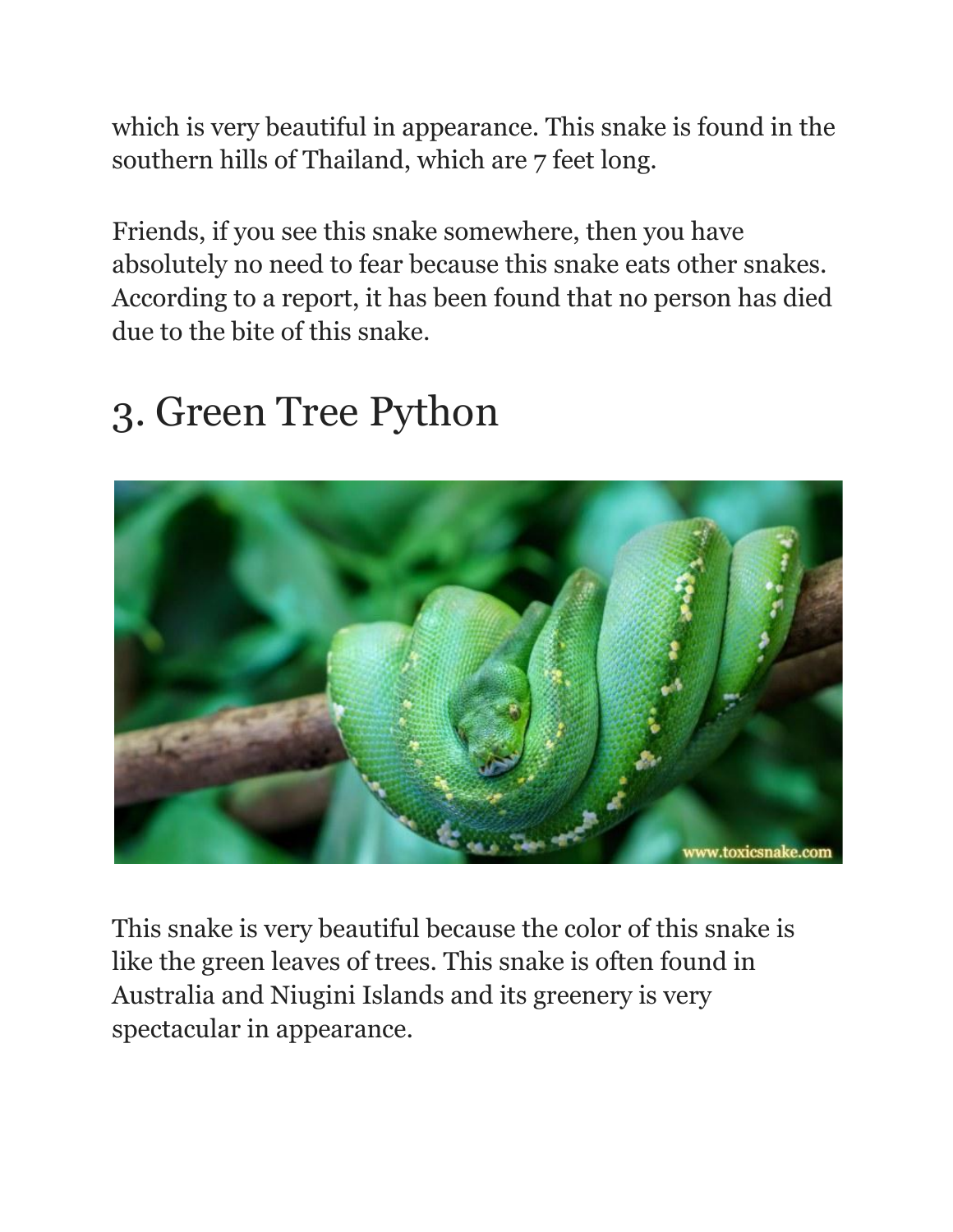But friends, seeing the beauty of this snake, do not forget to consider it naive because this snake is very dangerous too. This snake is 6 feet tall and the green place is the favorite place of this snake.

# 4. Blue Racer



Friends, as its name itself you may have come to know that it is a blue snake. This snake is found on Peninsula Island and this snake likes to live in a wet place very much. Sometimes it is also found in wooden houses.

The blue glowing color of this snake can attract any person further. These snakes are 5 to 6 feet long and the special thing is that these snakes are not poisonous at all. These snakes eat small insects.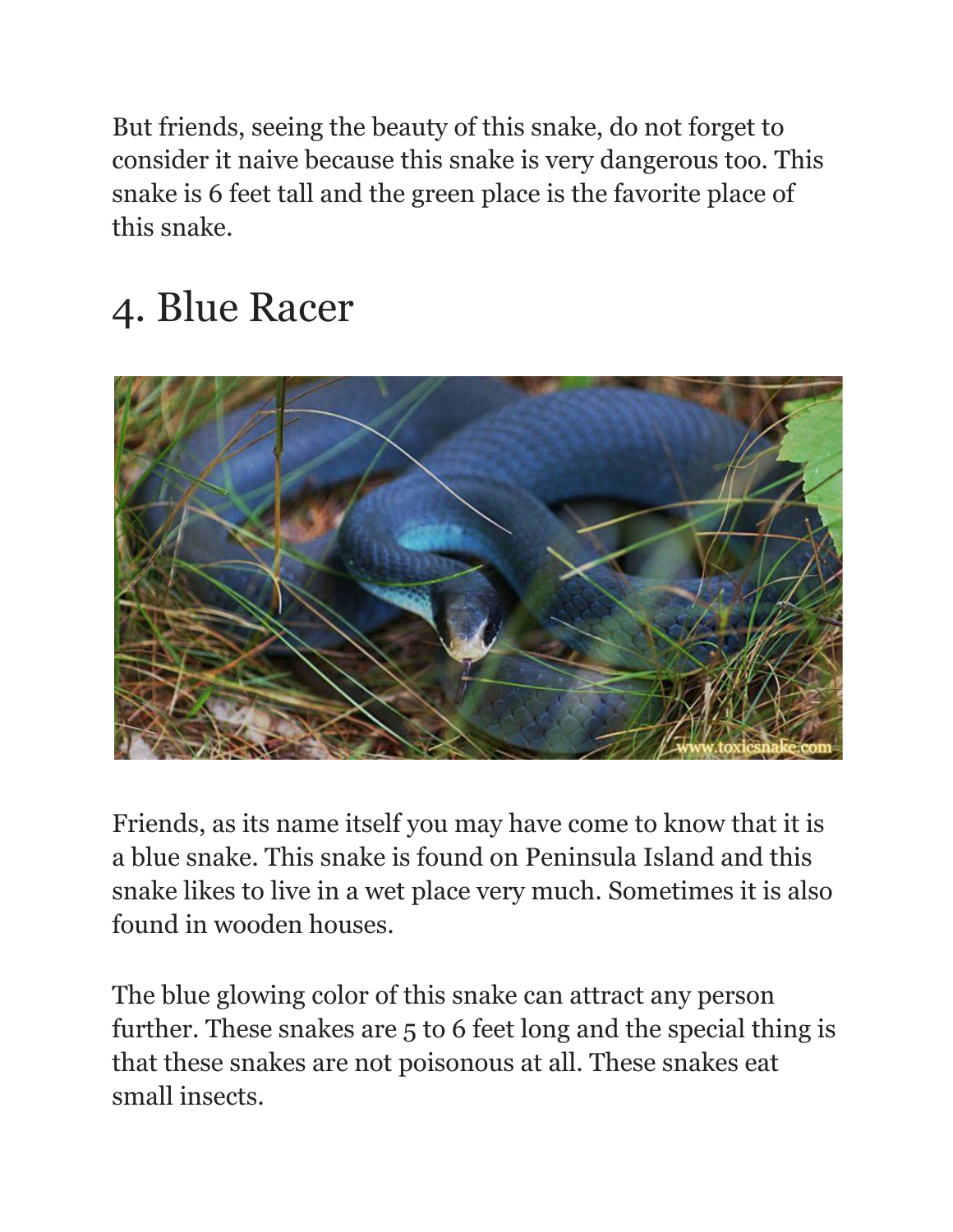## 5. Green Keelback Snake



Friends, this snake is green and very beautiful in appearance, which is found in the southern forest of India. This snake got its name Green keelback because its tail is extremely pointed and green in color.

This snake is not poisonous at all, but some people kill it out of fear. Because people mistakenly consider it the Green Pit Viper, which is counted among the **most poisonous snakes in the world**.

Green keelback snakes are up to 1 meter long and these snakes are often seen more during the rainy season. These snakes eat frogs, rats, and lizards.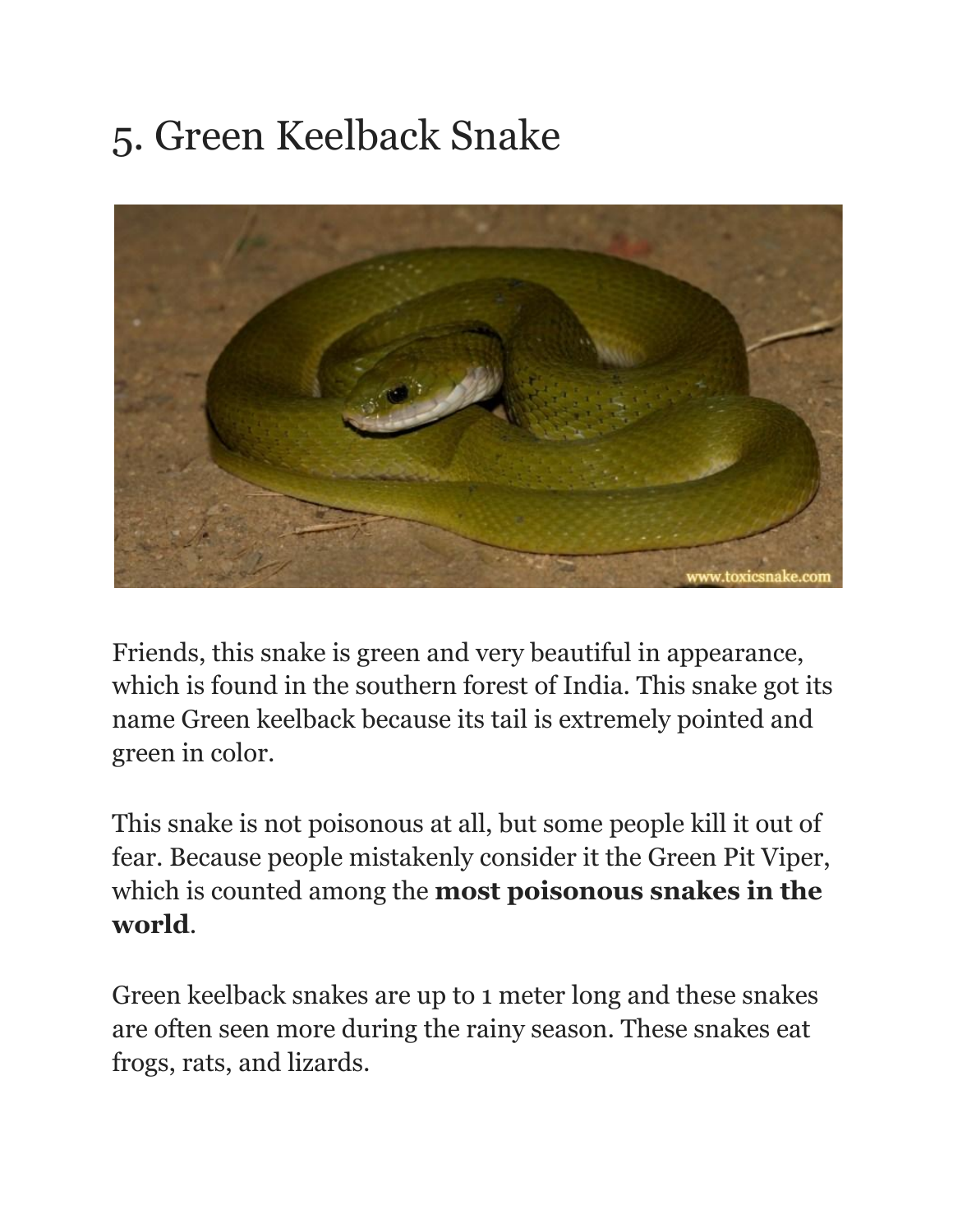## 6. White Snake



Friends, by now you must have heard or seen about black and brown snakes, but I am going to tell you, milk-colored snakes.

This white snake, which is milk-colored in appearance, has been caught in the Australian forest.

According to the World Forest Organization, these snakes are now rarely seen. Seeing the white color of this snake, every person will become obsessed with it.

### 7. Corn Snake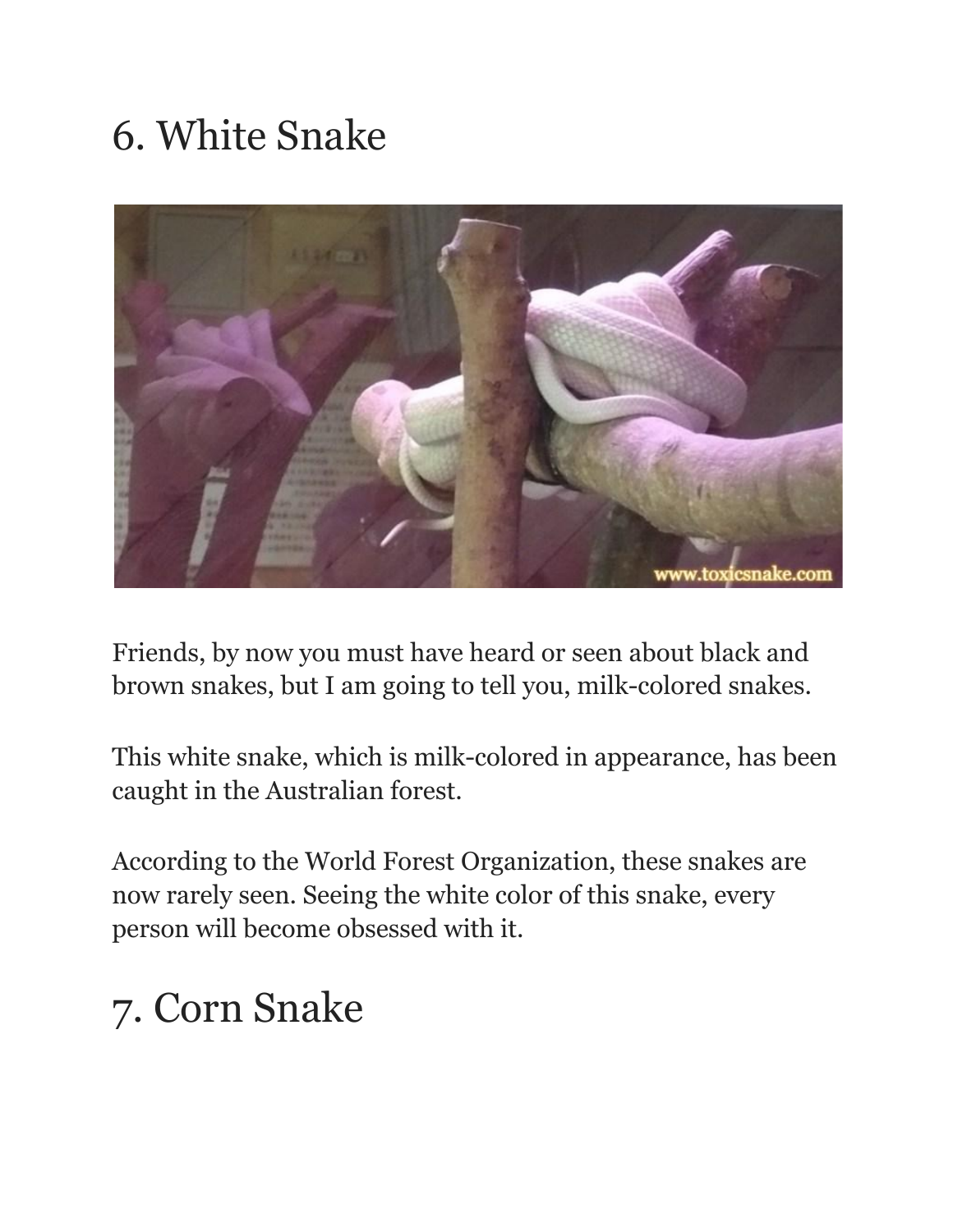

It is a very beautiful snake found in North America. There are many species of this snake. But the snake we are talking about. The color of this snake is orange and white stripes are made on top.

It is a non-venomous snake. It eats rats and other small creatures. People raise this snake with great passion all over the world.

## 8. Ball Python